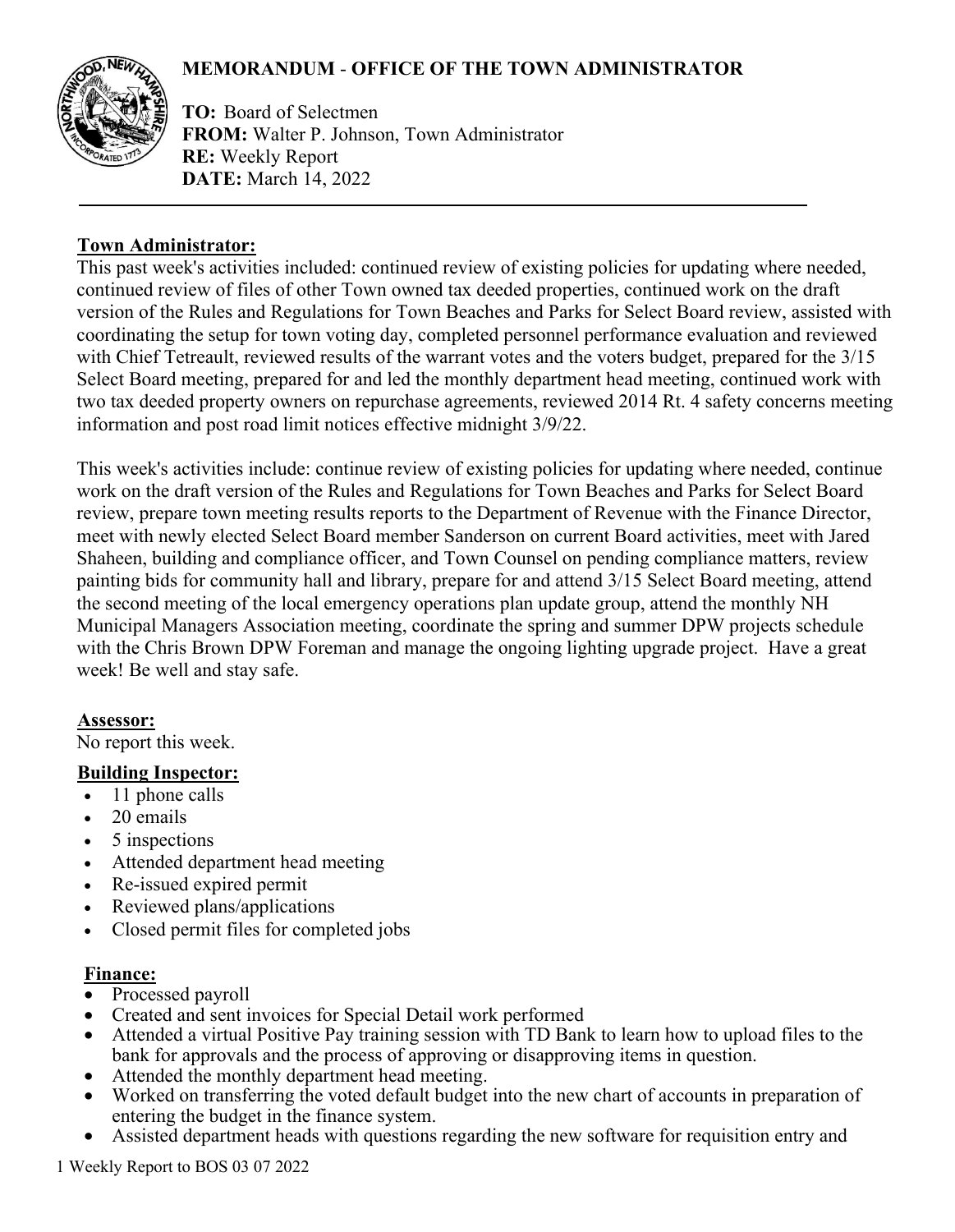reporting functions.

- Prepared deposits for the Treasurer.
- Performed miscellaneous journal entries.
- Researched prior W2 information for several employees.
- Performed general file maintenance

#### **Town Clerk/Tax Collector:**

No report this week.

### **Department of Public Works:**

No report this week.

### **Fire Rescue**:

- 1. Provided Coverage on voting day at the elementary school. Staffed the rotary club recruitment table.
- 2. Followed up with the status of parts for ambulance two, talked about aftermarket options. No update yet on parts.
- 3. Beginning the process of investigating cost of remounting Ambulance one in the next budget.
- 4. Attended the monthly seacoast chiefs meeting in Brentwood.
- 5. Attended department head meeting. Discuss impact of another default budget.

## **Police Department**:

No report this week.

## **Weekly Report from Linda Smith, Land Use Specialist**

The Land Use department has been very busy with a variety of applications for both the Planning Board and Zoning Board.

*I* will no longer be including upcoming meeting dates/agendas in the weekly report. Please check the *town website for the calendar of upcoming meetings and agendas.*

- Followed up via email and phone to all incoming land use inquiries
- Consultation with town planner to discuss land use cases and procedures
- Met with public regarding property inquiries
- Complete research items for land use boards including timeline of zoning ordinance relative to road frontage
- Create RFP for Master Plan Chapter Updates
- Updated Zoning Ordinance to incorporate recently approved zoning amendments
- Met with conservation commission chair to discuss organizing of conservation files in storage area.

#### **Library:**

The Library Director participated in the following during the first two weeks of March: Suncook Interlibrary Cooperative American Rescue Plan Act "Library of Things" Zoom meeting, New Hampshire State Library Directors Call Zoom meeting, Town of Northwood Department Head meeting, and Chesley Memorial Library Board of Trustees meeting. The Library offered the following programs during that time frame: Afternoon Book Discussion on March 2, Story Time on March 2 and March 9, and Senior Café on March 7. The Chesley Memorial Library Board of Trustees decided at their March 11 meeting that masks were no longer required inside the building after reviewing the latest guidance from a variety of sources.